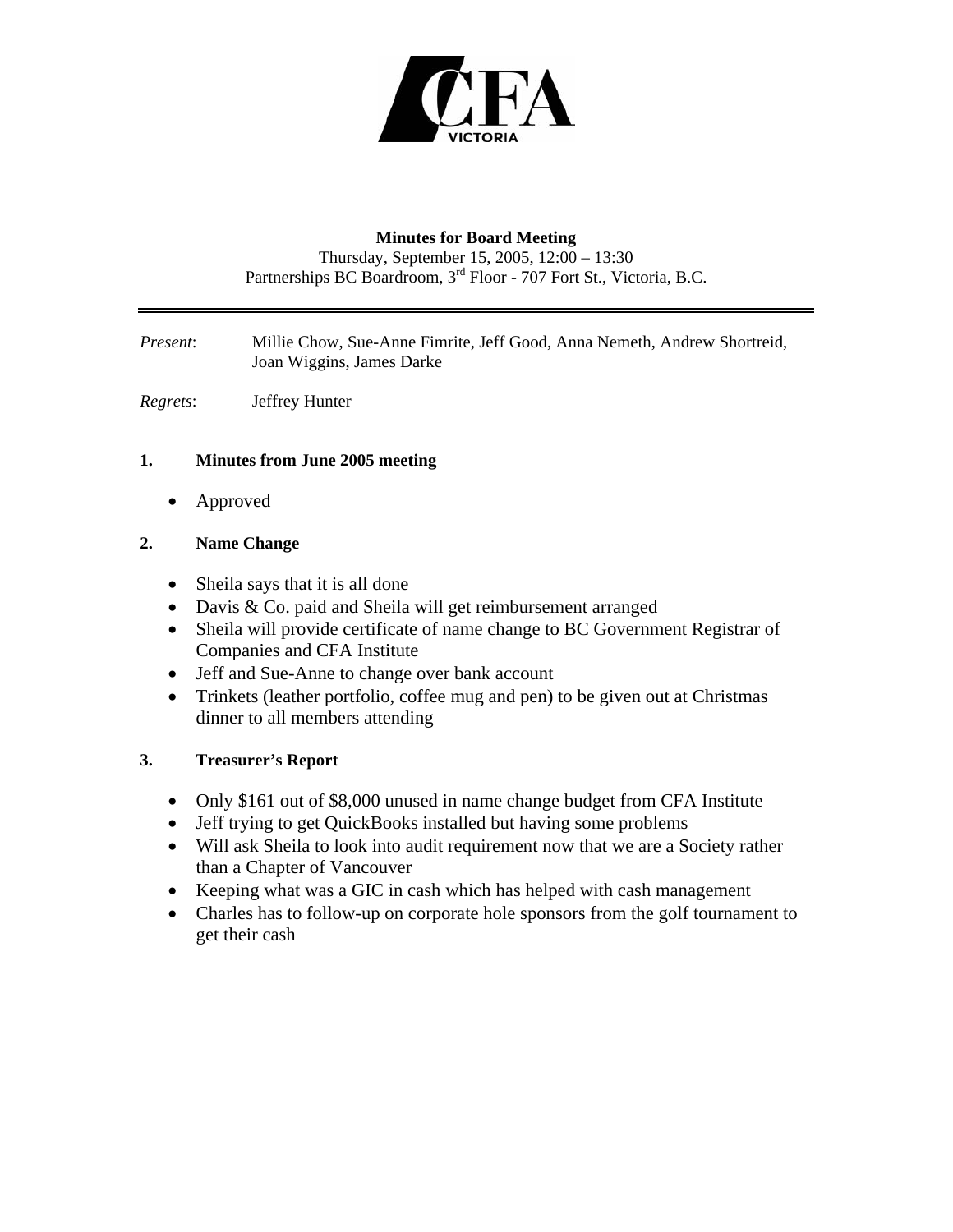

#### **4. Membership**

- Last week Millie approved 3 more members for a total of 54
- Expect another 3 members to apply once they get their CFA
- Millie has had training on Society Data Centre and how to use the info on it
- Agreement that all members should get the trinkets at the Christmas dinner
- Jill Sing was approved as the first ever Candidate Member for \$25 fee to the Society

# **5. Public Awareness**

- Victoria Symphony advertising to go in from September 10 to mid October
- POV going in mid October
- National Ballet going in Sep 23-24
- All job postings circulated to membership by Sheila now
- Jeff to investigate what Vancouver charges for job postings

# **6. Programming**

- Speakers hard to get this year
- Won't hear until December for CFA Institute Speaker Retainer Program speakers (waiting for CFA Institute to get back to us)
- Tues after Thanksgiving is Martin Murenbeeld of Dundee (Oct 11)
- Beth Hamilton coming on December 6 for Charter Ceremony/Christmas Party at the Empress
- Dec 5 is candidate reception at Swan's with Stalla and Schweiser, who we asked to pay \$1,000 each to attend (Stalla said OK; still waiting on Schweiser)
- Power Measurement said no
- Aspreva pending Anna working with Marnie O'Neill to find a suitable speaker
- Partnerships BC is a possible speaker about alternative investments
- Anna wants Joan or Andrew to pick up the Programming CD from Annie Divers at the SLC in Washington, DC
- Anna asked that Andrew attend the Programming stream since he is interested in coming on as a Program Chair in future